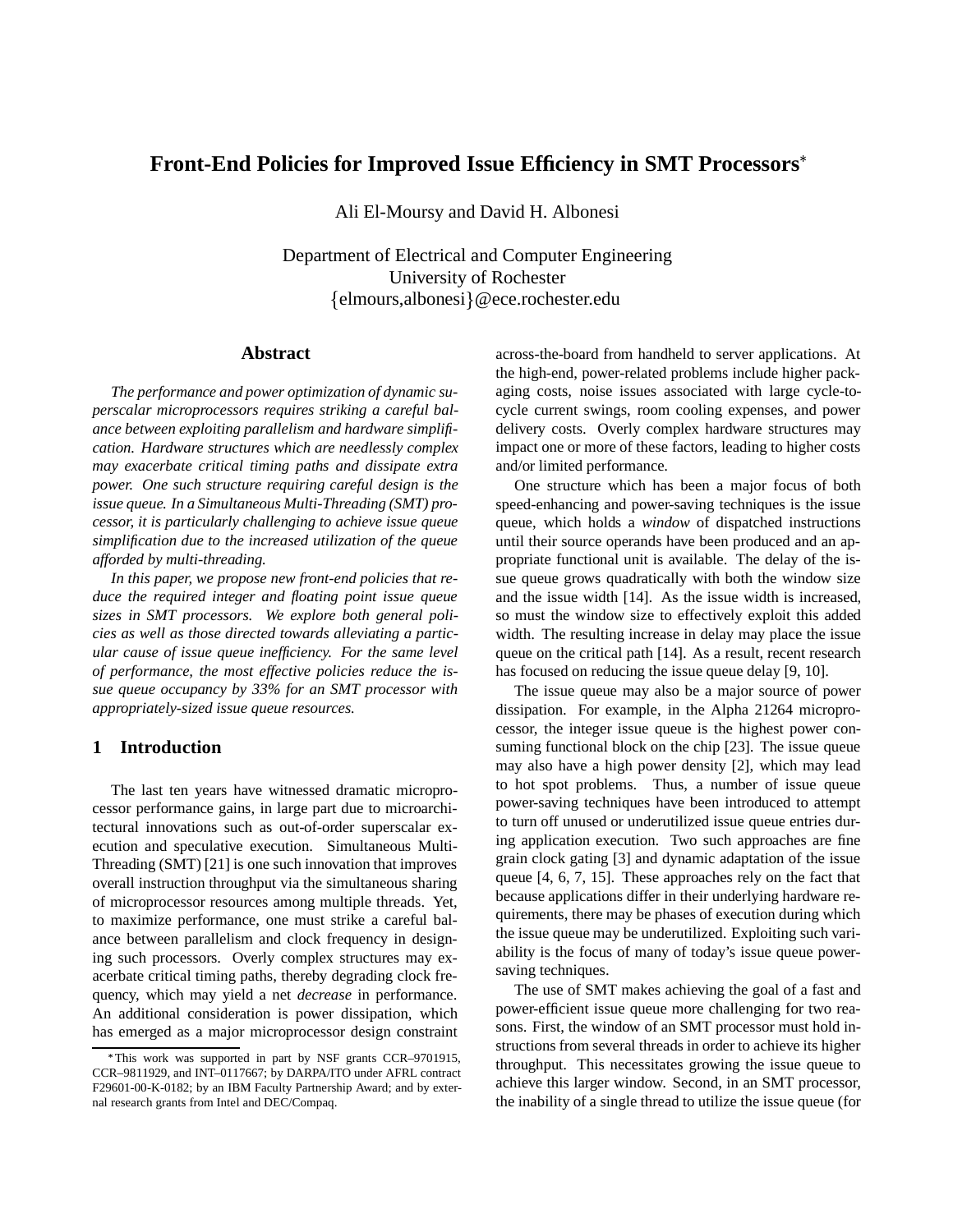instance, due to an Icache miss) can be made up by filling the queue with instructions from other threads. The result is increased utilization of the issue queue relative to a singlethreaded machine, and less opportunity for power savings via dynamic issue queue adaptation or fine-grain clock gating. Indeed, Seng et al. [18] have demonstrated a 22% reduction in the energy per instruction in SMT processors due to this more efficient resource utilization. Thus, new techniques are needed that reduce issue queue resource requirements in SMT processors, thereby reducing both issue queue delay and power dissipation, without unduly impacting performance.

In this paper, we present new front-end policies that reduce the occupancy of the issue queues without compromising performance. Our goals are to increase the number of instructions issued from nearer the head of the queue and to fill the queue with instructions that are most likely to become ready for issue in the near future. At the same time, we desire policies which add minimal complexity compared to the issue queue complexity reduction achieved. We experiment with a number of such policies and achieve a 33% reduction in the issue queue occupancy for a given level of performance compared to a baseline with modestly-sized queues.

The rest of this paper is organized as follows. In the next section, we discuss the reasons for inefficient usage of the issue queue, *i.e.*, *issue queue clog*. We then describe in Section 3 the baseline and proposed front-end policies that we comparatively evaluate. In Section 4, we describe our evaluation methodology, while our results are presented in Section 5. We discuss related work in Section 6, and finally, we conclude and discuss future work in Section 7.

## **2 Reasons for Issue Queue Clog**

Issue queue clog occurs when instructions reside in the queue for many cycles before they are issued. These instructions occupy slots that could be used by instructions which may become ready for issue earlier. This results in a larger queue being required for a given level of performance as well as instructions being issued from deeper in the queue.

One source of issue queue clog is *long latency instructions* that delay the issue of dependent instructions. In most implementations of modern instruction set architectures, integer instructions have relatively short latencies as compared to floating point instructions. Floating point multiply and divide instructions are particularly problematic due to their much longer latencies than floating point add/subtract instructions. However, many microprocessors hold load instructions in the integer issue queue. Loads that miss in the L1 data cache are the greatest source of integer issue queue clog. They also contribute to floating point issue queue clog due to floating point load dependences.

The second source of issue queue clog is *long data dependence chains* that delay the issue of instructions from deep in the chain even if all instructions in the queue have short latencies. Of course, the length of the data dependence chains in the queue is impacted by the first factor, the latency of already-issued instructions at the head of the chain. For instance, a chain of data dependent instructions sourced by a load that misses in the cache may be longer than one sourced by a low-latency instruction (such as a load that hits).

A third source of clog is *contention for functional units* (including the data cache), whereby instructions have their source operands available but cannot issue due to not enough functional units of a given type to handle all ready instructions of that type, and/or the units are not pipelined. This is particularly problematic for workloads primarily composed of operations of a given type, *e.g.*, all integer applications. In many implementations, including the one we model in this paper, the peak issue bandwidth is constrained only by the number of implemented functional units.

We experiment with two overall strategies for reducing issue queue clog that work in conjunction with the ICOUNT fetch scheme of Tullsen [20]. In ICOUNT, priority is assigned to a thread according to the number of instructions it has in the decode, rename, and issue stages (issue queue) of the pipeline. Both of our approaches *fetch gate* threads under particular circumstances, thereby removing them from consideration by the ICOUNT scheme. The first approach uses an approximation of the number of unready instructionsthat lie in the integer and/or floating point issue queues (without incurring the prohibitive cost of precisely calculating this value) without regard for the reason for their existence. The second approach specifically targets load misses as the primary source of issue queue clog. Our initial design, called *Data Gating*, bears similarity to a previous approach proposed by Tullsen and Brown [22] for performance reasons; however, we propose an extension of this approach called *Predictive Data Gating* that uses load hit prediction to greatly increase its effectiveness. In the next section, we describe various derivatives of these policies, in addition to the baseline front-end policy, in more detail.

### **3 SMT Front-End Policies**

#### **3.1 Baseline Policy**

Tullsen [20] explored a variety of SMT fetch policies that assign fetch priority to threads according to various criteria. The best performing policy was determined to be ICOUNT, in which priority is assigned to a thread according to the number of instructions it has in the decode, rename, and issue stages (issue queues) of the pipeline. Threads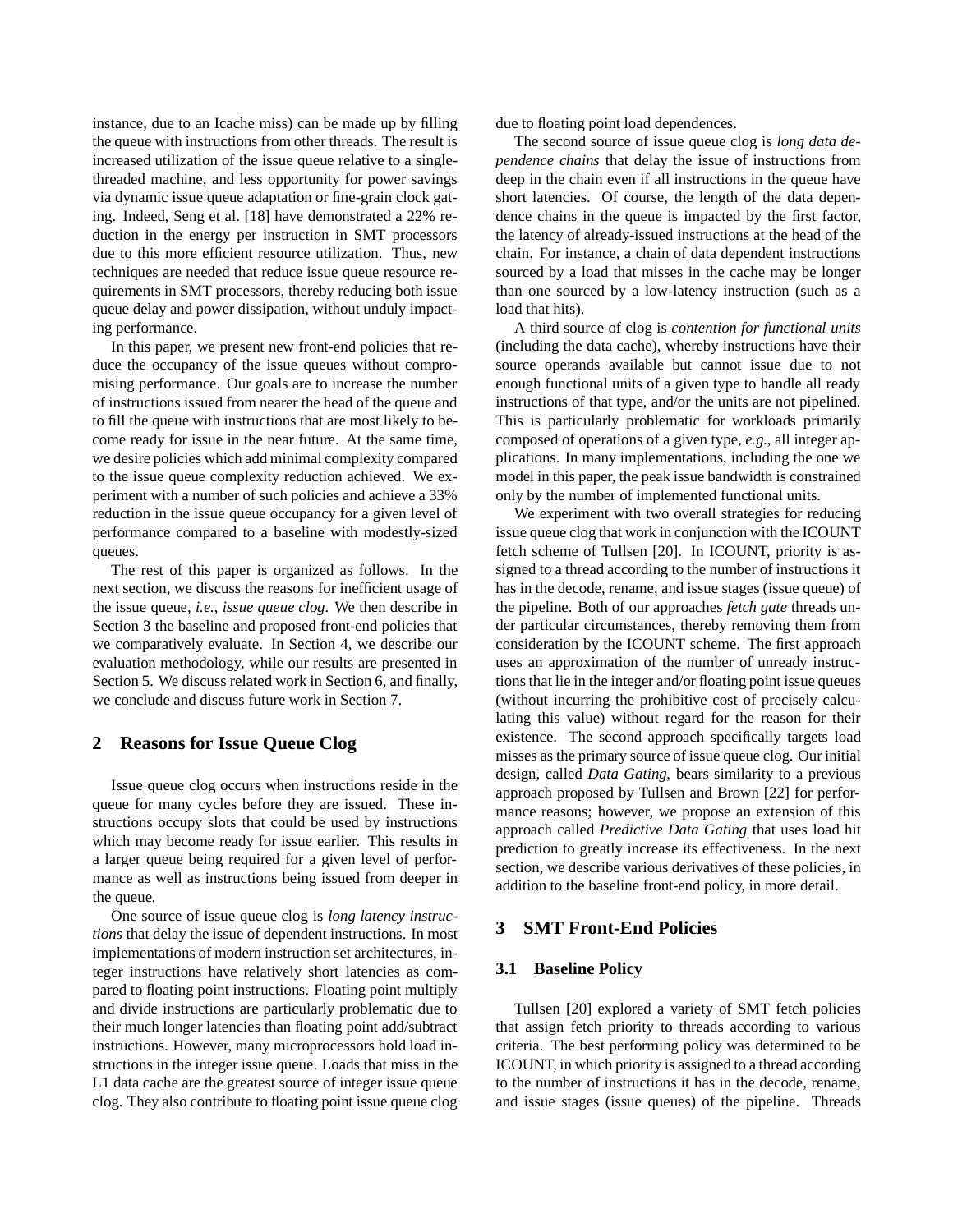with the fewest such instructions are given the highest priority for fetch, the rationale being that such threads may be making more forward process than others, to prevent one thread from clogging the issue queue, and to provide a mix of threads in the issue queue to increase parallelism. Two parameters,  $numbereds$  and  $numinsts$  of characterize an ICOUNT scheme (with the designation  $\textit{ICOUNT}. \textit{numthreads} . \textit{numinsts}$ ). The first parameter dictates the maximum number of threads to fetch from each cycle, while the second denotes the maximum number of instructions per thread to fetch.

We also examined the IQPOSN scheme from [20] which attempts to minimize issue queue clog by favoring threads with instructions distributed more towards the tail of the queue. However, we found that IQPOSN provided no significant advantage in either performance or issue queue occupancy over ICOUNT to justify the added complexity of tracking instructions within the issue queue. (ICOUNT, by contrast, only requires per-thread counters that are incremented on fetch and decremented on issue.) Therefore, we choose ICOUNT as the baseline policy against which we benchmark our proposed schemes.

We ran a variety of experiments for different ICOUNT configurations (varying  $numbereds$  and  $numinsts$ ) and found ICOUNT2.8 to be the best baseline policy both in terms of performance and issue queue occupancy for our simulation parameters (described in Section 4).

#### **3.2 Proposed Fetch Policies**

#### **3.2.1 Unready Count Gating**

The first two sources of issue queue clog result in Not Ready instructions(those with one or more source operands not available) occupying the queue for an excessive number of cycles. Unready Count Gating (UCG) attempts to limit the number of Not Ready instructions in the queue for a given thread. The precise implementation of such a policy would count the number of Not Ready instructions in the queue for each thread, but like IQPOSN, this would be prohibitive in terms of hardware complexity. Our simplified UCG implementation operates as shown in Figure 1. A particular thread's Unready Instruction Counter is incremented for each instruction from that thread dispatched into either issue queue in a Not Ready condition. This information is usually obtained from a lookup table (*e.g.*, the Busy Bit Tables in the Mips R10000 [24]) at dispatch time. Each such instruction dispatched is also tagged in the appropriate queue by the setting of the Unready on Dispatch bit, which remains set throughout the lifetime of the instruction in the queue. On instruction issue, the Unready Instruction Counter is decremented for each issued instruction with the Unready on Dispatch bit set. Any thread whose Unready Instruction Counter exceeds a particular threshold is blocked

from further fetching.

One potential drawback with our simplified implementation is that it fails to account for Not Ready instructions that become Ready in a queue but do not issue right away due to the aforementioned third source (functional unit contention) of issue queue clog. In actuality, excessive contention for functional units eventually causes data dependent consumer instructions to be dispatched in a Not Ready state. Thus, UCG addresses all three sources of issue queue clog, albeit indirectly in order to simplify the implementation.

We also examine a variation called Floating Point Unready Count Gating (FP UCG) in which only those instructions dispatched into the floating point issue queue increment the Unready Instruction Counter. The advantage of FP UCG is that it can be combined with other schemes targeted towards the integer queue, such as those we describe in the next two subsections.

#### **3.2.2 Data Miss Gating**

Data Miss Gating (DG) directly attacks the primary source of integer issue queue clog: that due to instructions waiting in the queue for a load miss to be resolved. In this scheme, shown in Figure 2, no fetching is performed for any thread that has more than  $n L1$  data cache misses outstanding. A per-thread counter is incremented on a load data cache miss and decremented when the load commits. A thread is fetch gated whenever its count is greater than  $n$ .

#### **3.2.3 Predictive Data Miss Gating**

One potential issue with the DG policy is that there is a delay between detection of a fetch gating event (data cache miss) in the Execute stage of the pipeline and the actual fetch gating of the thread. This delay may result in instructions that are dependent on the load being fetched and placed in the queue before the thread is fetch gated, thereby clogging the queue. In Predictive Data Miss Gating (PDG), shown in Figure 3, we attempt to reduce this time dilation by predicting a data cache miss when a load is fetched. The same per-thread counter as DG is implemented, but this is incremented either when a load is predicted to miss, or when predicted to hit but actually misses. The latter can be easily determined using the Load Miss Prediction bit (carried through the pipeline with the load) and the hit/miss outcome. As in DG, the counter decrements when the load commits. A thread whose count exceeds  $n$  is fetch gated.

Some recent microprocessors, such as the Alpha 21264 [11], incorporate a load miss predictor to determine whether to speculatively issue consumers of the load. The load miss predictor in the 21264 is comprised of a table of four bit saturating counters whose most significant bit provides the prediction (miss if the bit is zero). The counters are incremented by one on a hit and decremented by two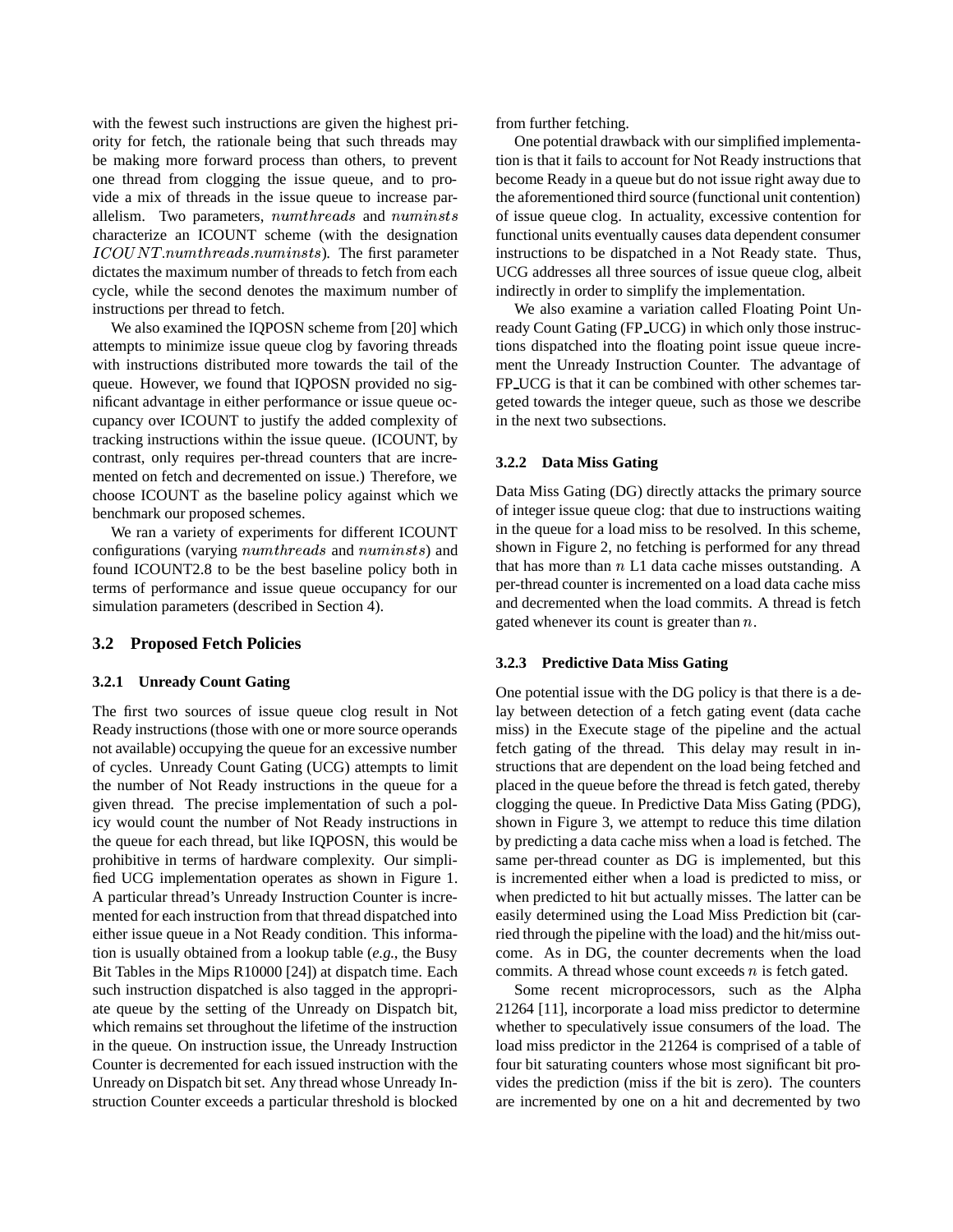

**Figure 1. Unready Count Gating (UCG) fetch policy (based on the pipeline in [20]).**



**Figure 2. Data Miss Gating (DG) fetch policy.**



**Figure 3. Predictive Data Miss Gating (PDG) fetch policy.**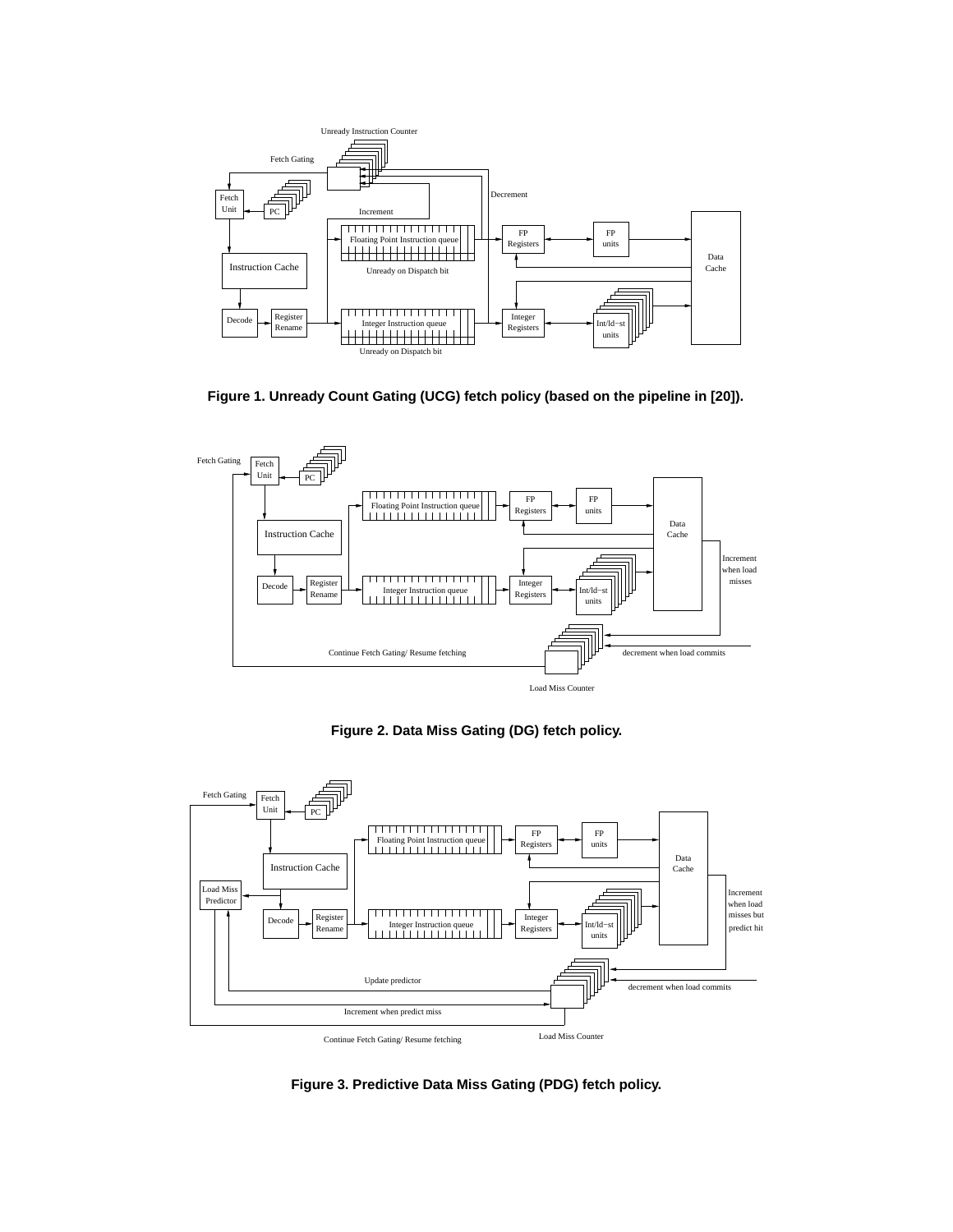on a miss. By moving the predictor earlier in the pipeline, we can achieve both functions by carrying the Load Miss Prediction bit along with the load as described above.

We explored a variety of predictor options and determined that a 2K-entry table of two bit saturating counters (indexed by the PC of the load) which are cleared on a miss and incremented on a hit, and whose most significant bit determines the prediction, provides an overall hit/miss prediction accuracy of 95%.

#### **3.2.4 PDG Combined with UCG or FP UCG**

Combinations of PDG and UCG or FP UCG can potentially address multiple causes of both integer and floating point clog. Because PDG is more effective at reducing integer queue clog than UCG, and FP UCG addresses additional causes of floating point clog over PDG, the combination of these two policies achieves the best results in terms of both performance and issue queue occupancy reduction for a mixed integer and floating point workload of all techniques that we evaluated.

## **4 Simulation Methodology**

We modified the SMT simulator (SMTSIM) developed by Tullsen [19] to implement the new fetch schemes and to gather detailed statistics on the issue queues. The major simulator parameters are given in Table 1. The issue width is equal to the total number of functional units, and issue priority is by instruction age, with older instructions having priority over newer ones. This is essentially modeled in SMTSIM as a compacting issue queue with position-based selection. With fine-grain clock gating applied to such a design, a reduction in issue queue occupancy roughly translates into an equivalent reduction in switching power [3].

For our baseline, we were careful to select appropriate queue sizes so as not to overstate any gains from our techniques. We simulated queue sizes in 8-entry increments using an all-integer workload (described below) to size the integer queue (as this workload is the most performance sensitive in terms of integer queue size) and an all-floating point workload to size the floating point queue (for similar reasons). We increased each queue size until less than a 5% overall performance gain was achieved with an additional increment. Using this approach, we chose 40-entry integer and 40-entry floating point queues for the baseline.

Our workload consists of eight programs from the SPEC2000 integer benchmark suite and eight SPEC2000 floating point programs. We compiled each program with gcc with the -O4 optimization and ran each with the reference input set. From these 16 benchmarks, we created the four, eight-thread workloads shown in Table 2, each of

| Parameter                     | Value                               |
|-------------------------------|-------------------------------------|
| Fetch width                   | 16 instructions                     |
| Baseline fetch policy         | <b>ICOUNT.2.8 [20]</b>              |
| Pipeline depth                | 8 stages                            |
| <b>Branch Target Buffer</b>   | 256 entry, 4-way associative        |
| <b>Branch</b> predictor       | 2K gshare                           |
| Branch mispredict penalty     | 6 cycles                            |
| Reorder Buffer entries/thread | 512                                 |
| Architecture registers/thread | 32 Int, 32 FP                       |
| Rename registers              | 200 Int, 200 FP                     |
| Baseline issue queue entries  | 40 entry Int/Ld/St, 40 entry FP     |
| Issue queue selection         | oldest-first                        |
| Issue width                   | 11                                  |
| <b>Functional units</b>       | 8 Int (4 handle loads/stores), 3 FP |
| ICache                        | 64KB, 2-way, 64B line, 8 banks      |
| <b>DCache</b>                 | 64KB, 2-way, 64B line, 8 banks      |
| L <sub>2</sub> Cache          | 512KB, 2-way, 64B line,             |
|                               | 8 banks, 10 cycle latency           |
| L3 Cache                      | 4MB, 2-way, 64B line,               |
|                               | 20 cycle latency                    |
| <b>ITLB</b> size              | 48 entry                            |
| DTLB size                     | 128 entry                           |
| Main Memory latency           | 100 cycles                          |
| TLB miss penalty              | 160 cycles                          |

**Table 1. Simulator parameters.**

| Workload           | <b>Benchmarks</b>           |
|--------------------|-----------------------------|
| all-integer        | bzip2, gcc, vpr, gzip,      |
|                    | parser, mcf, perlbmk, twolf |
| all-floating point | applu, lucas, mgrid, art,   |
|                    | swim, equake, mesa, galgel  |
| mix 1              | applu, lucas, mgrid, art,   |
|                    | parser, mcf, perlbmk, twolf |
| mix 2              | bzip2, gcc, vpr, gzip,      |
|                    | swim, equake, mesa, galgel  |

**Table 2. Workload mixes.**

which consists of 100 million instructions from each benchmark. We fast-forwarded each benchmark according to the guidelines in [17]. As with sizing the baseline issue queue, we used the all-integer workload in analyzing techniques for improving integer issue queue efficiency. Similarly, the all-floating point workload was used in floating point issue queue experiments. In our summary results, we averaged the results of all four workload mixes (3.2 billion instructions in all) in order to simulate the variety of workload mixes encountered in a multi-threaded machine.

As a performance metric, we chose the harmonic mean of the relative instructions per cycle (IPC) ratings of the  $n$ threads, calculated as follows:

$$
\frac{n}{\sum_{n} \frac{IPC_{old}}{IPC_{new}}}.
$$

This metric penalizes schemes that improve overall performance at the expense of degrading the performance of particular threads, thereby balancing throughput and fairness considerations [12].

For the DG and PDG policies, we fetch gated a thread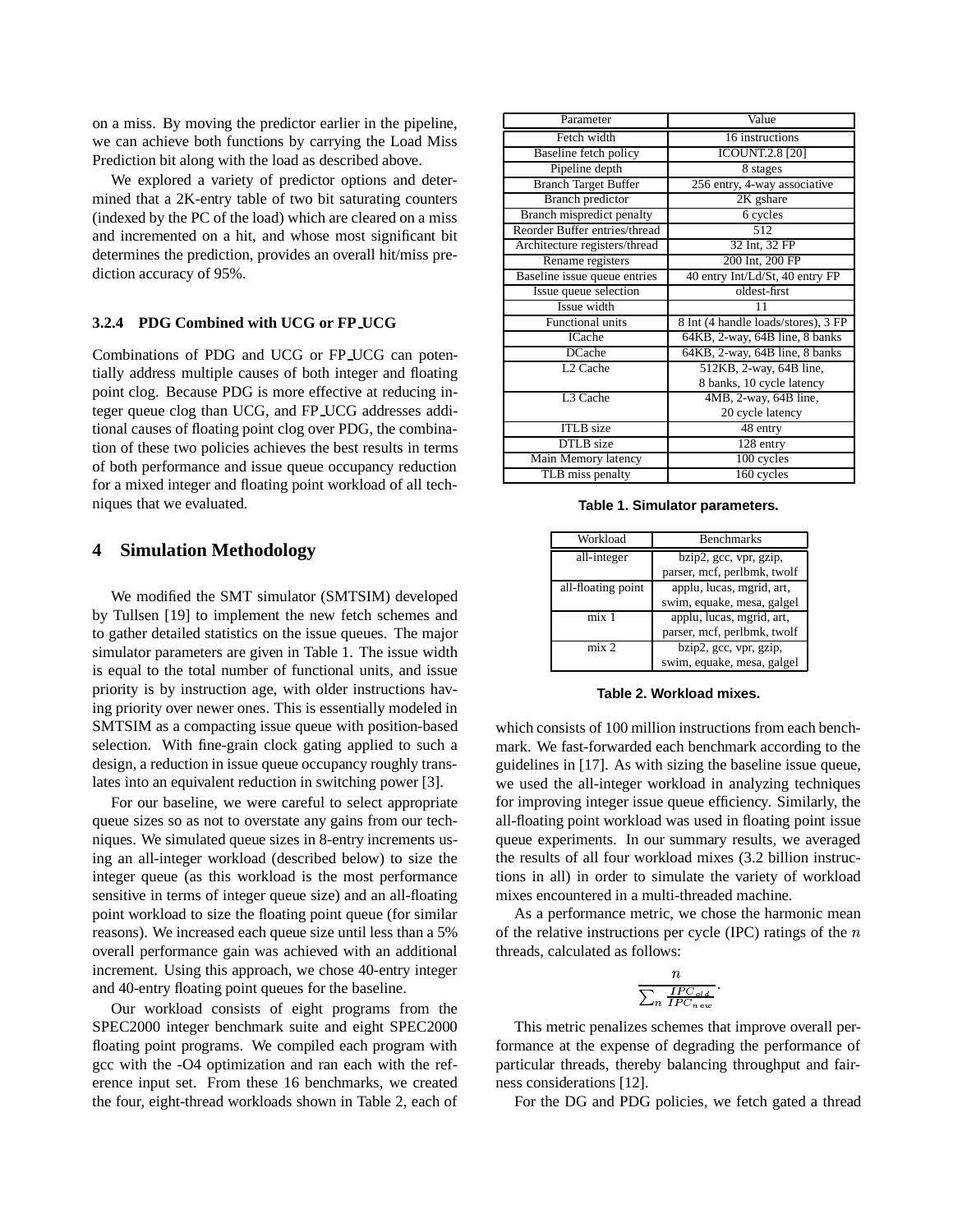

**Figure 4. Integerissue queue occupancy and issue distribution for single-threaded, baseline multithreaded, and proposed policies.**

whenever it had an actual or predicted data cache miss, *i.e.*,  $n = 0$ . For the UCG and FP UCG schemes, a thread was fetch gated when its Unready Instruction Counter exceeded three and two, respectively. For PDG coupled with FP UCG, a threshold of three for the Unready Instruction Counter performed best, while for PDG coupled with UCG, a threshold of five was used. A higher threshold is needed in this case to prevent over-gating with the two policies operating simultaneously. We chose these thresholds based on those that performed best for the combination of all four workload mixes. These choices of thresholds are in some cases sub-optimal for the all-integer or all-floating point workloads. This highlights the need to adapt the thresholds dynamically at runtime to fit the workload, which is an area for future work.

# **5 Results**

We first present individual results for the integer and floating point issue queues. In Section 5.3, we present composite results for both queues.

## **5.1 Integer Issue Queue**

Figure 4(a) shows the percentage of cycles that a particular range of issue queue entries were valid, while the (b) part of this figure shows in what range of the issue queue instructions were issued from. AvgST is the average singlethreaded result, *i.e.*, averaged over individual runs of each of the eight integer benchmarks. In comparing the singlethreaded results with the baseline SMT ICOUNT scheme,



**Figure 5. Statistics for single-threaded and multithreaded policies for the integer issue queue.**

we find both a higher overall issue occupancy and a greater number of instructions issued from deeper in the queue with multi-threading. In fact, with ICOUNT, about 75% of the time the queue is nearly fully occupied (33-40 valid entries), while this is the case for only 50% of the time in singlethreaded mode. This reflects the greater usage of queue resources in SMT and the ability to find more instructions to issue on average each cycle to achieve greater IPC. The downside, however, is a significant increase in queue occupancy to achieve this higher level of performance.

The distributions for the PDG and PDG+UCG policies closely mirror those of single-threaded mode. This is primarily because these policies prevent the queue from getting clogged with instructions which are unlikely to issue in the near future. For instance, with PDG, over 75% of the instructions are issued from the lower 16 queue entries (exceeding even that of single-threaded mode), whereas roughly 40% of the instructions are issued from these positions with the baseline ICOUNT policy.

Figure 5 provides a variety of statistics for the different policies as applied to the integer issue queue. As shown in Figure 5(a), the enhanced policies, particularly PDG and PDG+UCG, utilize much less of the 40-entry integer issue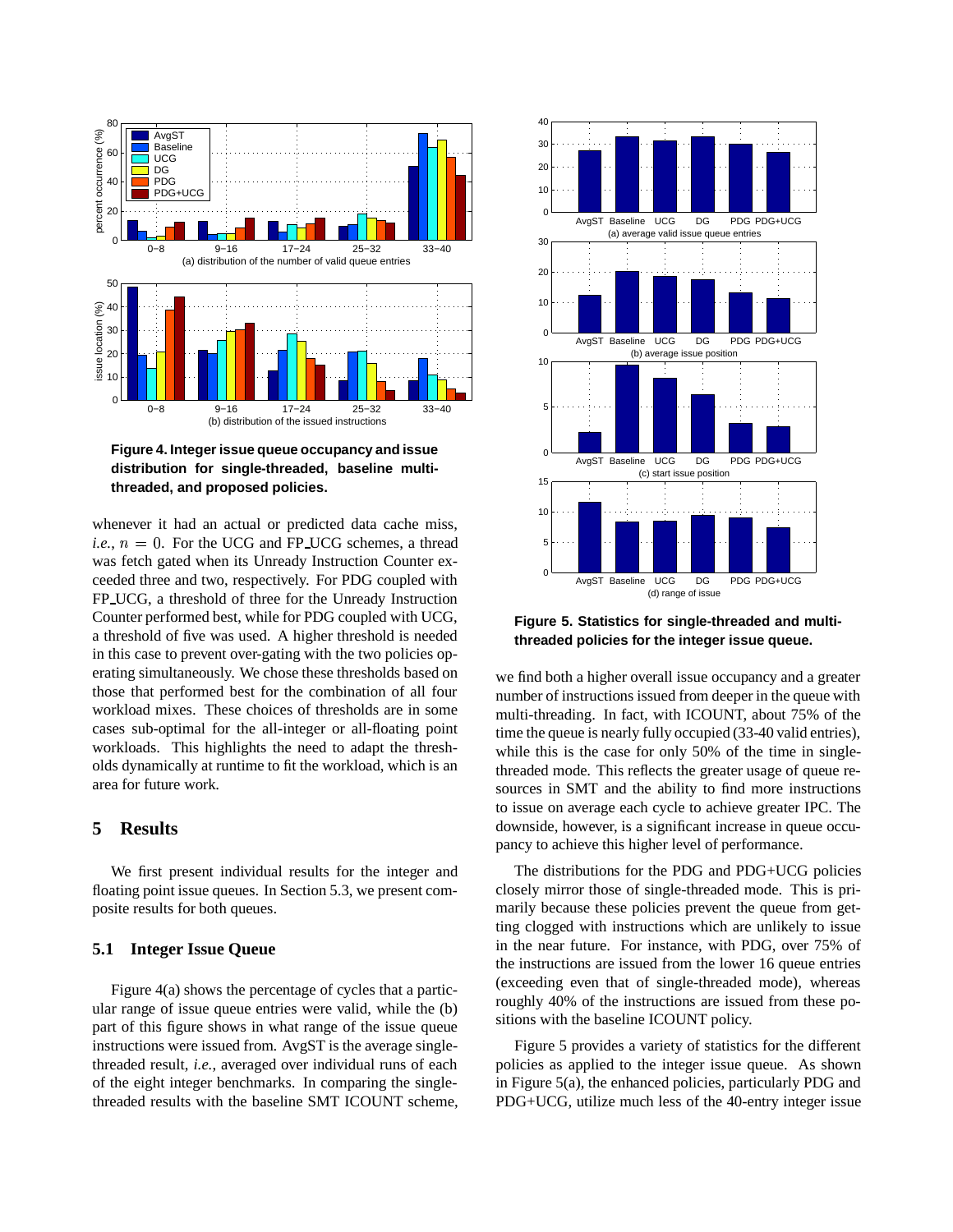

**Figure 6. Performance improvement and reduction in integer queue occupancy for multi-threaded policies with varying integer issue queue size.**

queue than the baseline ICOUNT policy. As shown in the (b) and (c) parts of this figure, while the average and start issue positions increase dramatically for ICOUNT compared to single-threaded mode, these two enhanced policies reduce these back closer to single-threaded mode levels.

Figure 5(d) shows that the *range of issue*, defined as the number of entries between the first and last instruction in an issue group, remains fairly constant across the multithreaded schemes. In others words, the number of neighboring instructions needed to be inspected on a cycle to cycle basis is relatively invarient. However, the position of these instructions in the queue varies significantly by policy. On average, the issue queue with PDG behaves comparably to that for a single-threaded workload, yet performance more than doubles.

A salient feature of these enhanced policies is a reduction of the average number of in-flight instructions due to instructions spending less time waiting in the issue queue. This results in a 25-40% reduction in the number of rename registers used as compared to ICOUNT.

Figure 6 plots the overall performance improvement obtained relative to ICOUNT with a 16 entry issue queue for different fetch policies and integer issue queue sizes. The lower part of this figure gives the reduction in the average occupancy of the integer issue queue relative to the baseline with the same number of queue entries.

By all measures (including those in Figures 4 and 5),



**Figure 7. Floating point issue queue occupancy and issue distribution for single-threaded, baseline multi-threaded, and proposed policies.**

PDG and PDG+UCG are superior to both UCG and DG. The use of load miss prediction in PDG prevents the queue from being filled with unready instructions as in DG. This dramatically reduces the average start issue position and the average issue position compared to DG, resulting in a significantly greater reduction in occupancy. As mentioned previously, the thresholds in PDG+UCG are tuned to the larger combined workload; for the all-integer workload used for Figure 6, these values yield higher issue queue occupancy savings but worse performance than PDG. In comparison to the baseline, PDG achieves better overall performance with a 24-entry queue than the baseline with a 40-entry queue. This represents a 40% reduction in the required integer issue queue resources to achieve the same level of performance.

#### **5.2 Floating Point Issue Queue**

Figures 7, 8, and 9 give similar statistics for the floating point issue queue using the all-floating point workload. With the enhanced fetch policies, floating point issue efficiency improves comparably to that of integer issue. The PDG and combined policies dramatically increase the percentage of time eight or fewer instructions occupy the queue, and the fraction of instructions issued from these positions, even outperforming single-threaded mode on these metrics. With a 40 entry issue queue, PDG achieves a 2-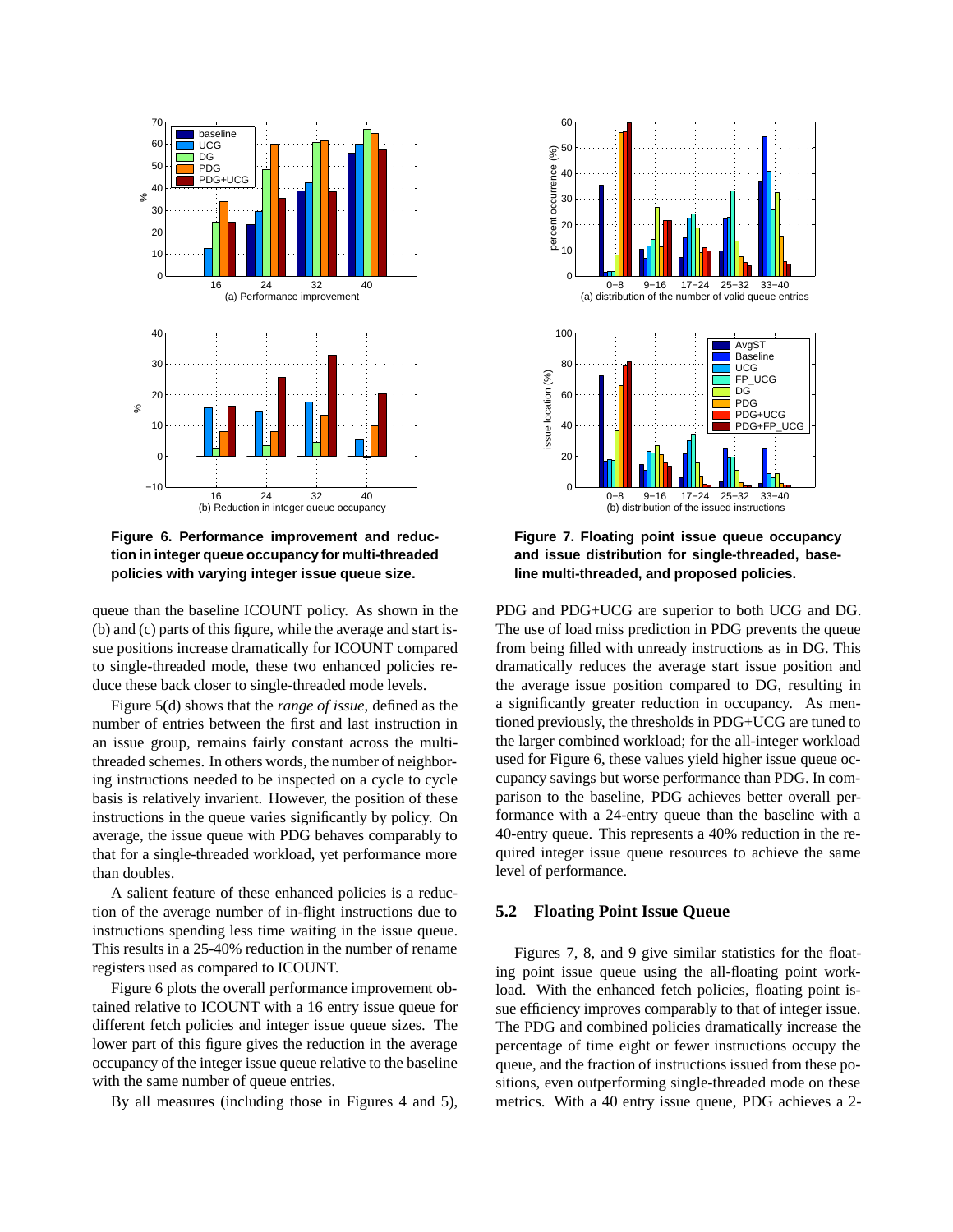

**Figure 8. Statistics for single-threaded and multithreaded policies for the floating point queue.**

3X reduction in both the average and start issue positions (Figures 8(b) and (c)), and over a 30% reduction in the occupancy of both queues (Figure 9(b) and (c)) compared to the baseline ICOUNT policy in addition to a performance improvement (Figure  $9(a)$ ). The combined policies achieve greater reductions in queue occupancy than PDG alone but with a non-trivial performance degradation, again, due to thresholds that are sub-optimal for this workload.

### **5.3 Combined Results**

Results averaged across all workload mixes in Table 2 are shown in Figure 10 for the three policies that perform best under this workload as well as for DG. Once again, we observe how PDG significantly outperforms DG in all respects due to its ability to perform early and accurate prediction of load misses. On average, PDG+FP UCG achieves a cumulative 33% reduction in issue queue occupancy while slightly increasing performance. PDG achieves



**Figure 9. Overall performance, weighted speedup, and floating point issue queue occupancy for different multi-threaded policies with varying floating point issue queue size.**

greater performance improvement but at the cost of higher occupancy. In general, the PDG+FP UCG is more robust than PDG over a range of workloads due to its ability to address other sources of issue queue clog in addition to loads.

# **6 Related Work**

Several techniques for simplifying the issue queue in single-threaded processors have been proposed. Palacharla [13] proposes a dependence-based microarchitecture using multiple smaller queues and grouping dependent instructions in the same queue. Canal [5] develops two schemes for simplifying the queue logic. The first is based on keeping track of the instruction that is the first use of each produced register value. After being decoded, each instruction is dispatched in a different way depending on the availability of its source operands. The second is based on the fact that the latency of most instructions is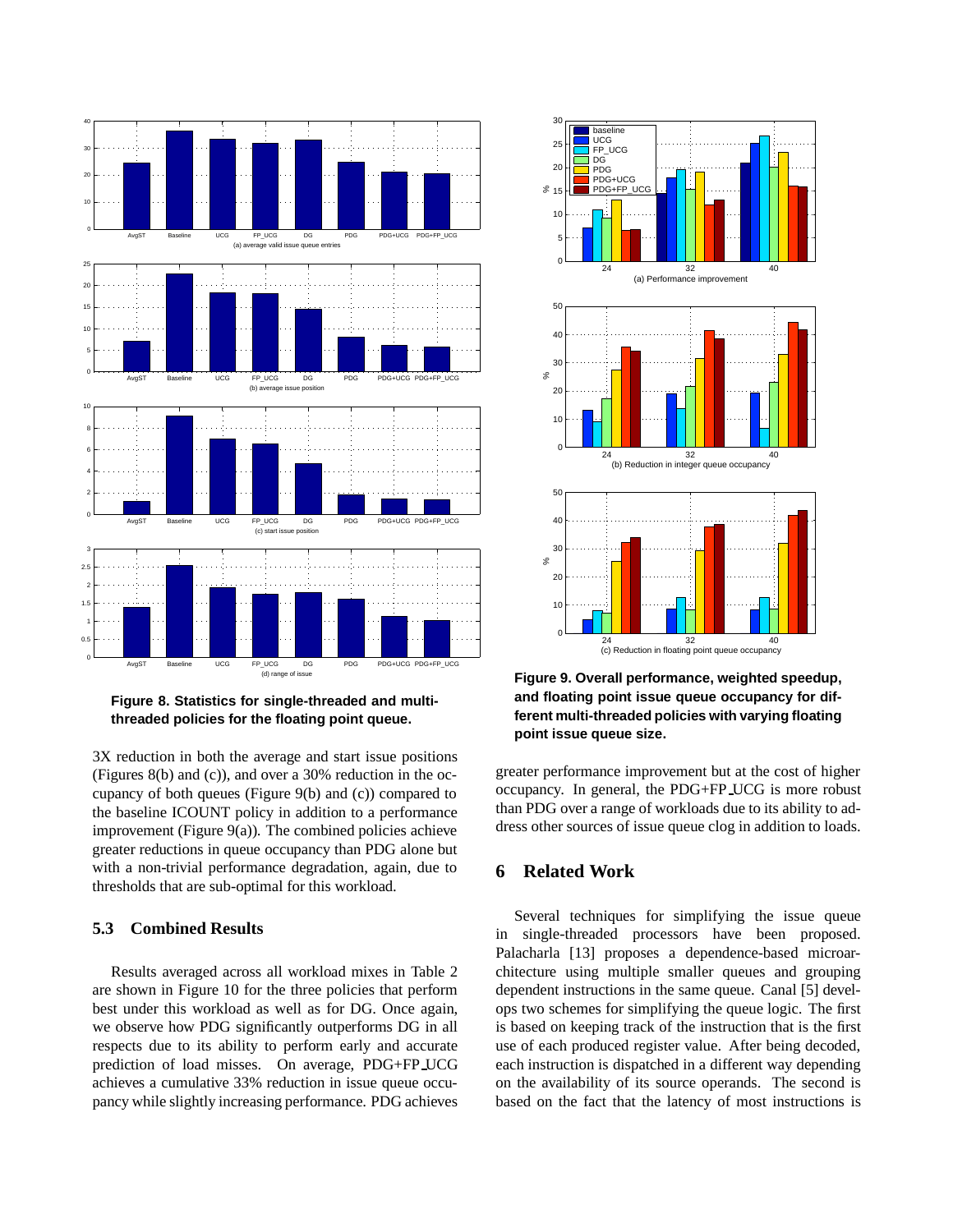

**Figure 10. Overall performance improvement, and reduction in integer and floating point issue queue occupancies for different multi-threaded policies using the average of all four workload mixes.**

known when they are decoded. These schemes remove the associative look-up and could achieve a shorter cycle time. In [7, 8], Folegnani proposes techniques to dynamically resize the issue queue based on the parallelism in different periods of execution. A 15% reduction in the total power of the processor is achieved with the simplified issue queue. Power reduction of the issue queue via dynamic adaptation is also addressed by Buyuktosunoglu [3, 4] in which a 70% reduction in issue queue power dissipation is achieved with a 3% average performance degradation. Ponomarev [15] and Dropsho [6] expand on this work by resizing multiple structures including the issue queues.

Perhaps the closest work to ours is that by Tullsen and Brown [22] in which fetching is blocked from threads with an outstanding long latency load and instructions from that thread are flushed from the issue queue. Two mechanisms are used to identify long latency loads: an L2 cache miss and a load residing in the load queue beyond a particular number of cycles. With our Data Miss Gating fetch policy, we gate fetching simply based on L1 data cache misses, and we do not add the complexity of flushing instructions. The differences between the approaches are due to the performance focus of [22] and the simplification of the issue queue as the central tenet of our work. In addition, we introduce the Predictive Data Gating and combined PDG and FP UCG policies that achieve a significant reduction in issue queue utilization over Data Gating as well as higher performance.

Front-end throttling is proposed in [1] as a power reduction technique for single-threaded processors. Three fetch/decode throttling techniques are proposed: Decode/Commit Rate, Dependence-based, and Adaptive. The Decode/Commit policy compares the number of instructions decoded and committed during each cycle to make a throttling decision. The Dependence-based approach counts the dependences among the decoded instructions, while the Adaptive policy combines both methods.

Fetch policies with two priority levels have been investigated in [12, 16]. In [16], the first level priority decision distinguishes between the foreground and the background threads, with ICOUNT and Round Robin schemes prioritizing the threads in each category. However, overall performance degrades using this policy. In contrast, [12] demonstrates combined policies that create a balance between fairness and throughput.

SMT power optimizations have been examined in [18]. The authors demonstrate that an SMT processor with a smaller execution bandwidth can achieve comparable performance to a more aggressive single-threaded processor while consuming less power. They also propose mechanisms to reduce peak power dissipation while still maximizing performance using feedback regarding power dissipation in order to limit processor activity. They also examine the effect of the thread selection algorithm on power and performance and propose favoring less speculative threads over more speculative threads.

In contrast to this previous work, ours is the first to our knowledge that addresses reduction of issue queue complexity in SMT processors via enhanced, yet low complexity, front-end policies.

# **7 Conclusions and Future Work**

The design of aggressive out-of-order superscalar processors requires striking a careful balance between exploiting parallelism and enabling high frequencies. Overly complex hardware threatens to decrease frequency, increase latency, and/or increase power dissipation. The issue queue is one such critical structure where this balance must be achieved to optimize performance and power efficiency. Unfortunately, SMT processors put pressure on increasing the window size in order to hold instructions from multiple threads and to make better use of that window, rendering fine-grain clock gating and adaptive techniques less effective than in single-threaded designs.

We present an approach for reducing the occupancy of both the integer and floating point issue queues without unduly impacting performance. The enhanced front-end policies that we propose both increase the number of instruc